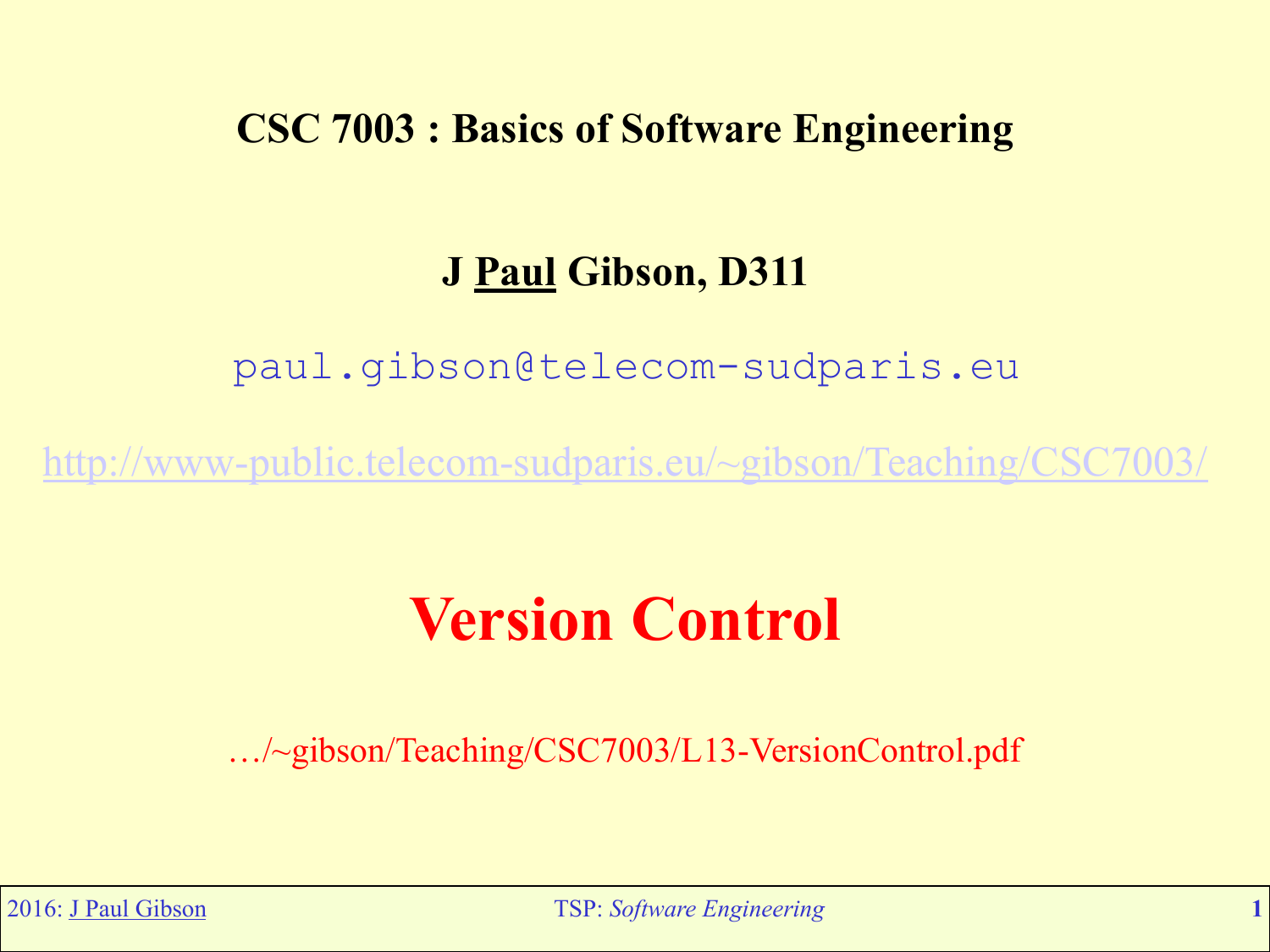## **Version control : background**

*Version control* is also known as *resource control* or *source control* 

It is the management of changes to documents, programs, and other information stored as computer files.

It is mostly used in software development, where a team of people may change the same files, and it is an important part of software configuration management

Changes – known as revisions - are usually identified by a unique ID - the *revision number*,

Each revision is usually associated with a timestamp and the person making the change.

Revisions can be compared, restored, and with some types of files, merged.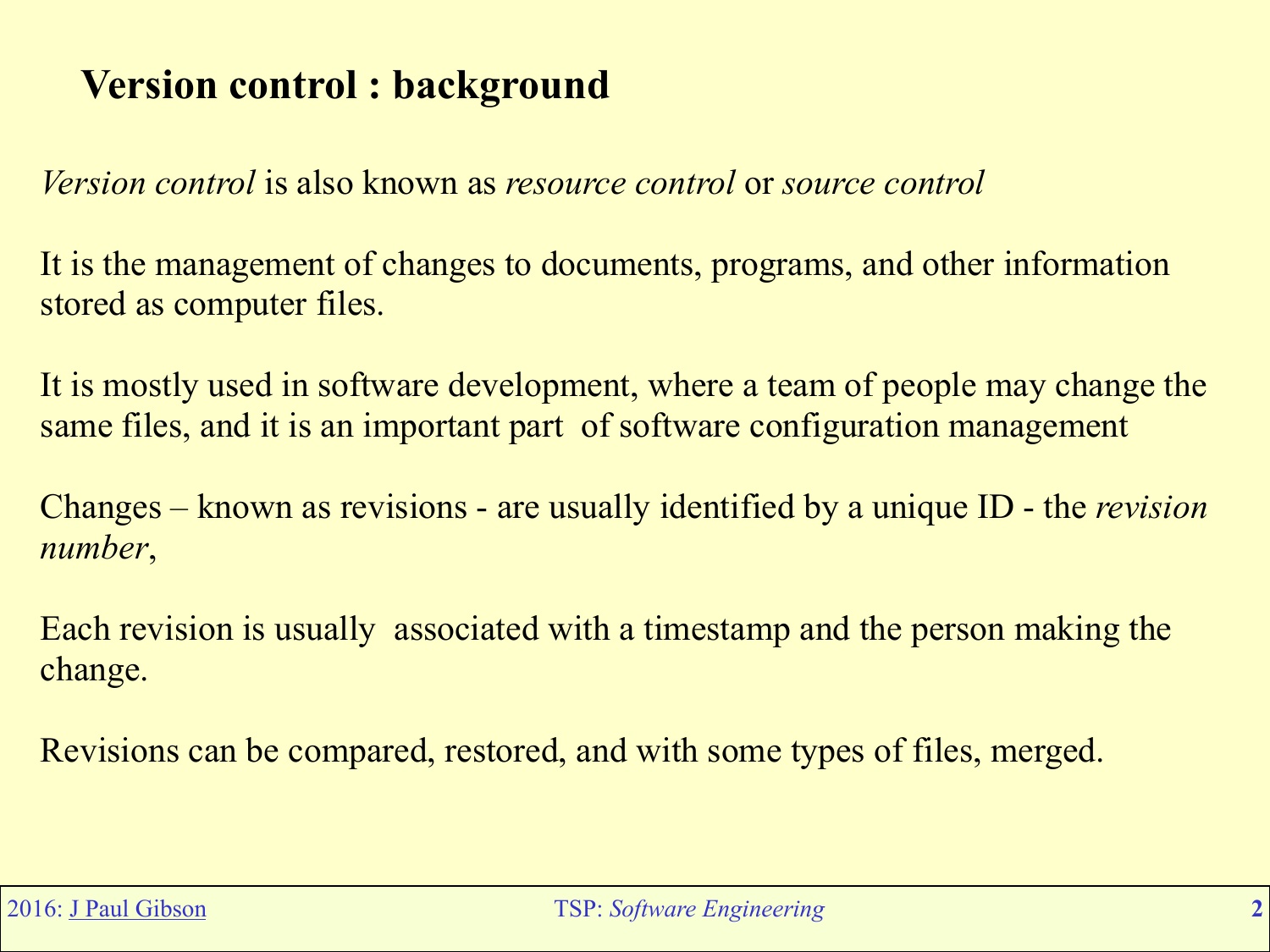### **Version control : a (selected) history**

### **Local**

•1972 SCCS •1982 RCS

### **Client-Server**

•1990 CVS (Concurrent Versioning System) •2000 Subversion

### **Distributed**

•2001 GNU arch •2000 DCVS •2003 SVK •2005 Bazaar •2005 Git •2007 Fossil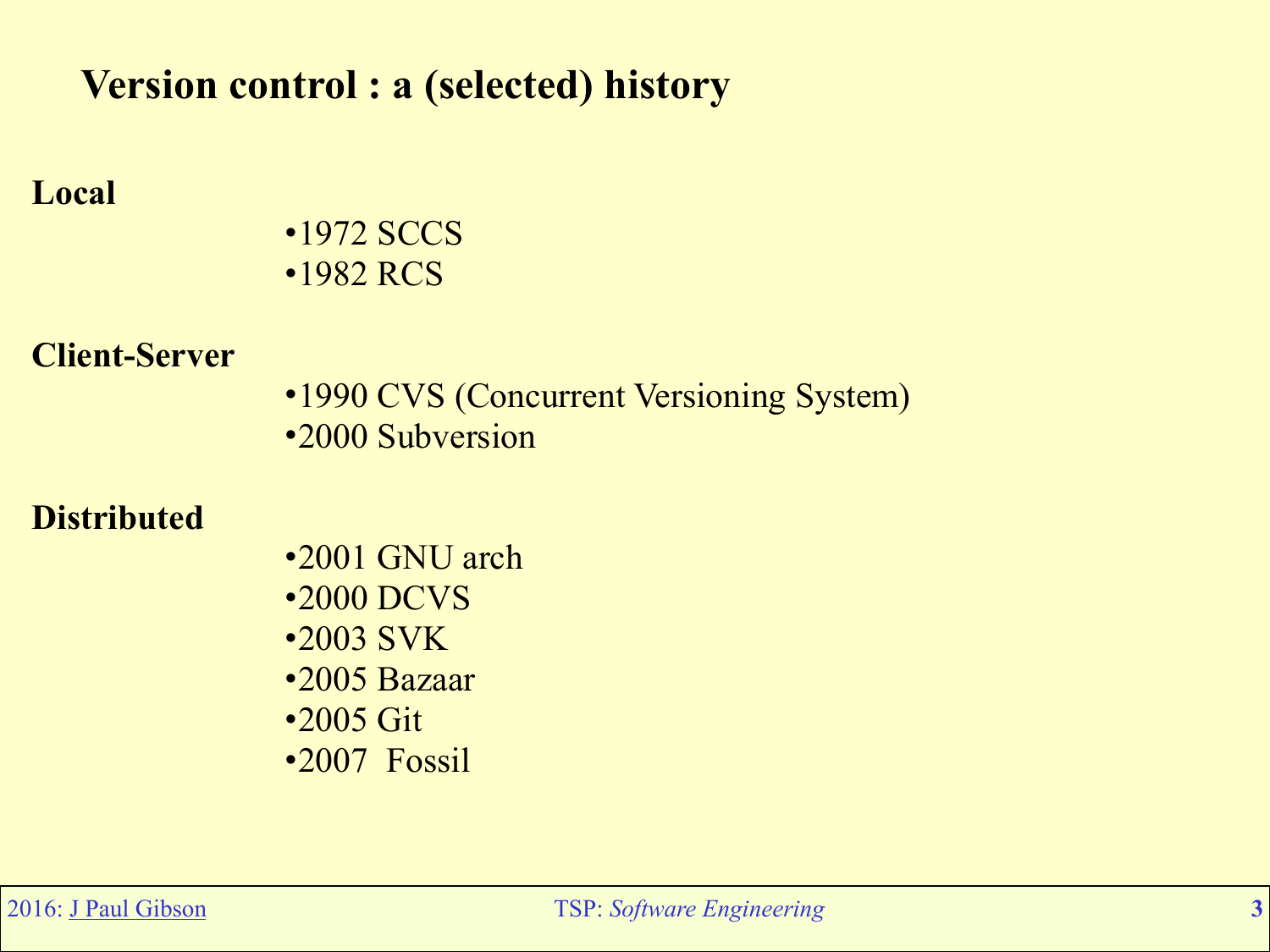### **Distributed Systems**

1. No canonical, reference copy of the code base exists by default; only working copies.

2. Common operations such as commits, viewing history, and reverting changes are fast, because there is no need to communicate with a central server.

3. Each working copy is effectively a remote backup of the code base and change history, providing natural security against data loss.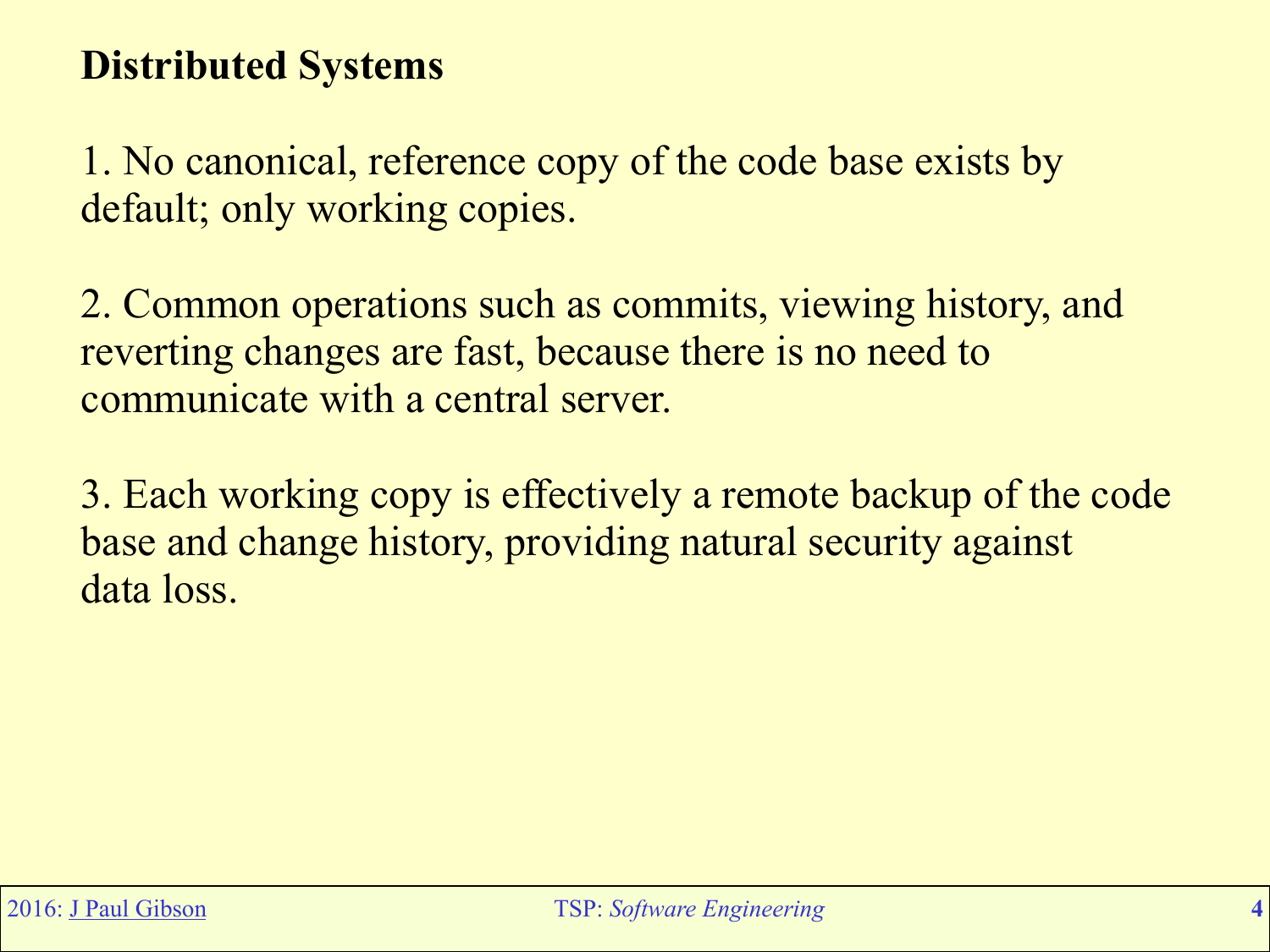### **Version control : some key articles**

*The Source Code Control System* , Marc J Rochkind, 1975

*Design, implementation, and evaluation of a Revision Control System* , Walter F Tichy, 1982

*On Optimistic Methods for Concurrency Control* , H.T. Kung and John T. Robinson, 1981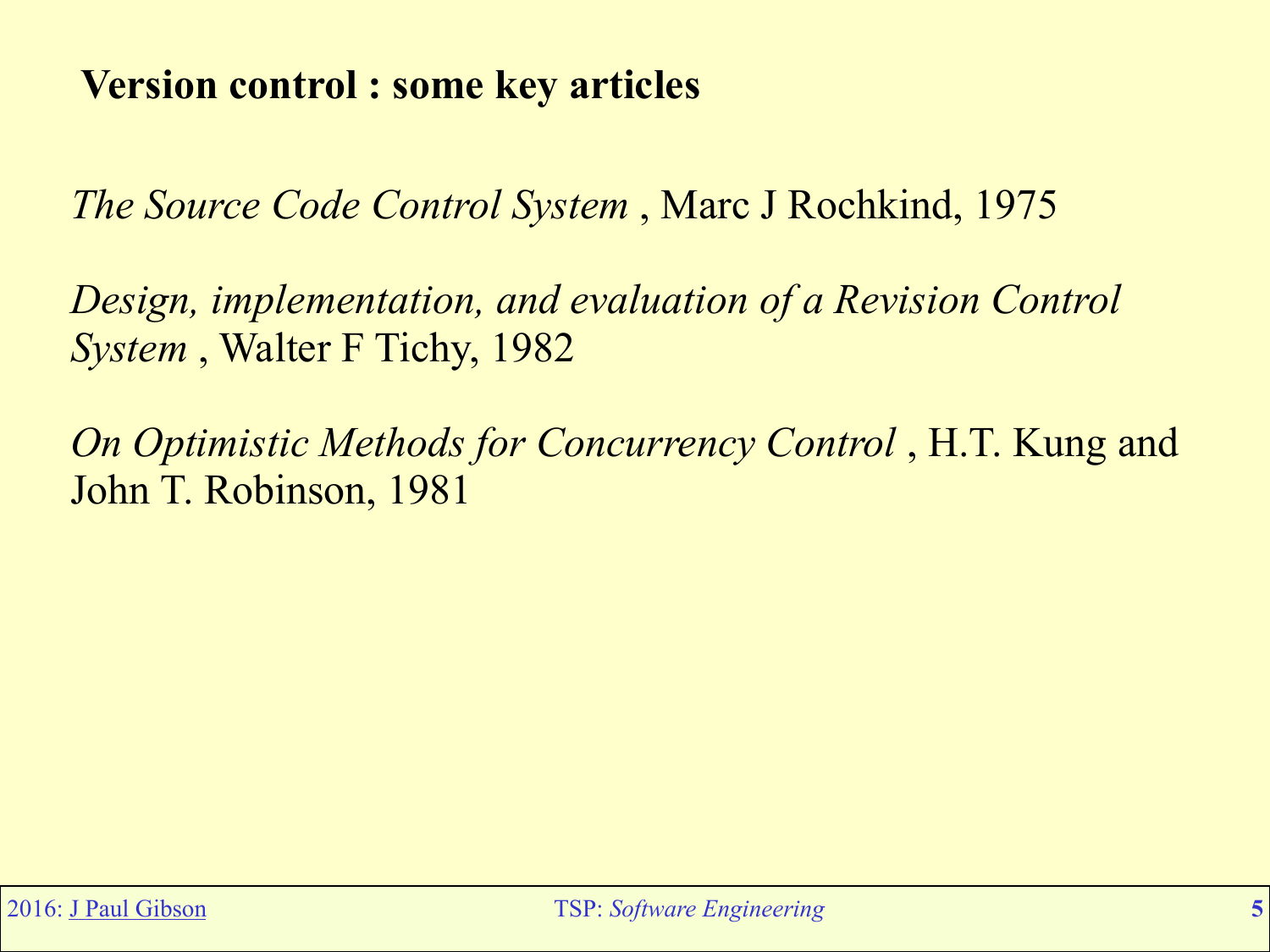**Version control : why?**

**Reversion**: If you make a change, and discover it's not viable, how can you revert to a code version that is known to be good?

**Change/Bug Tracking:** You know your code has changed; do you know who, when and why? (When and where the new bug was introduced?)

**Branches:** How to introduce a completely new feature or concept and not mess up the working code?

**Merging branches:** If I divide up the code, how to merge new code with old code?

**Parallel Development**: How to manage independent developers making different changes to the same code?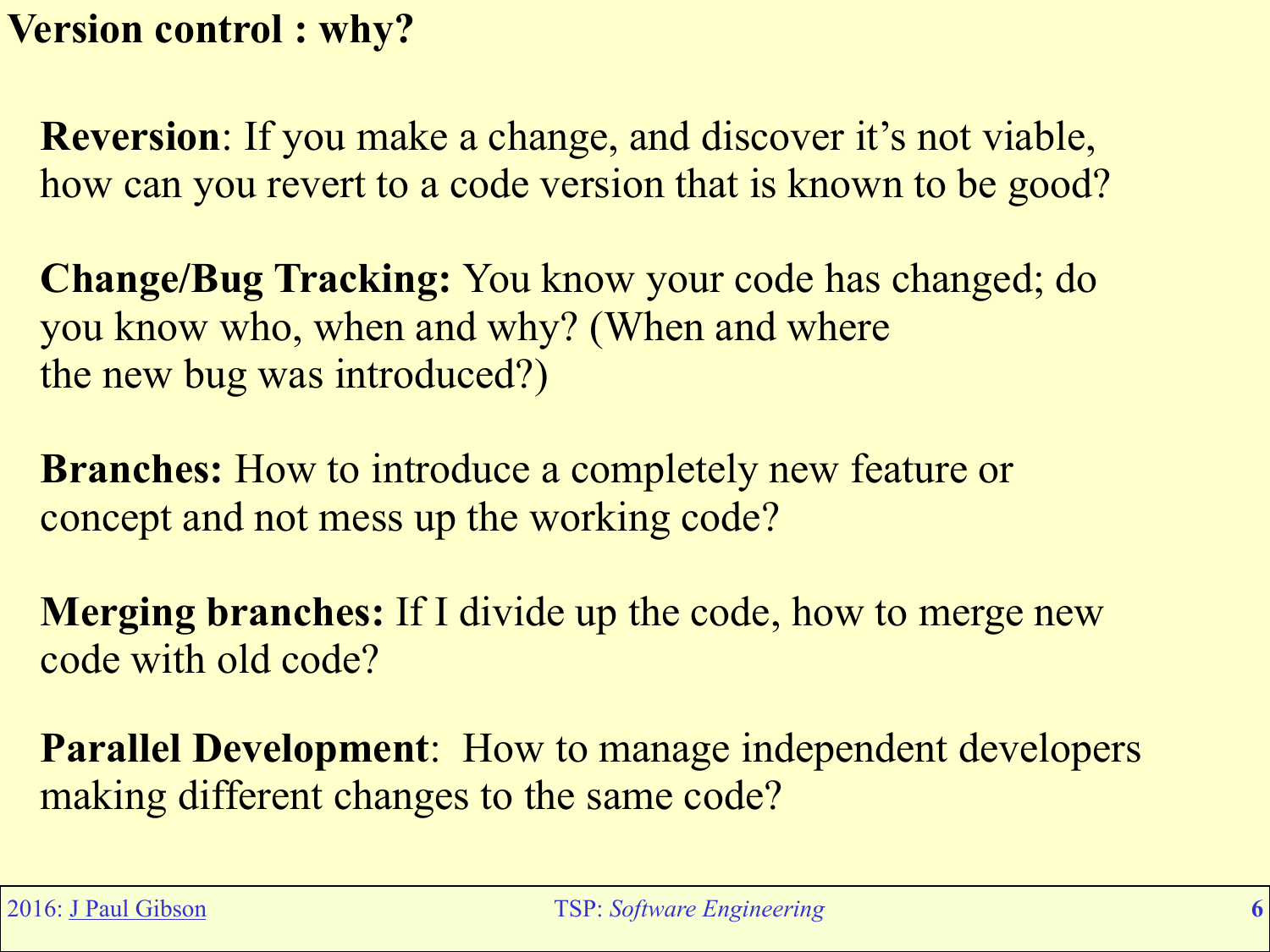### **Version Control: fundamental concepts**



**Tags (Baselines/Labels)** – important snapshot of a project

**Branch** - two (or more) copies of a project that may develop at different speeds or in different ways independently of each other.

**Trunk (Baseline/Mainline)** - The unique line of development that is not a branch

**Merge** - an operation in which two sets of changes are applied to a file or set of files or branches.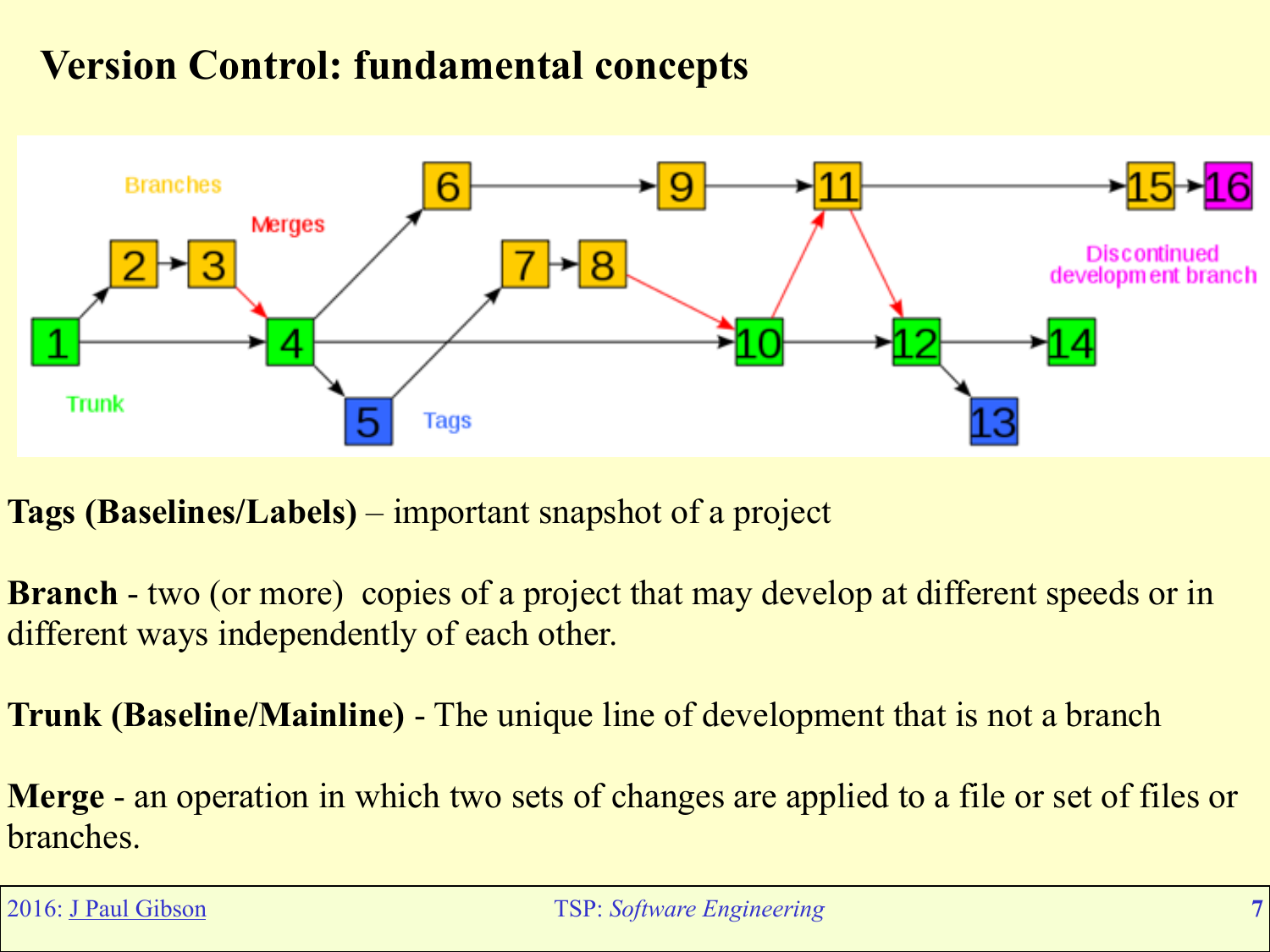### **Version Control: fundamental concepts**

**Parallel Development**: How to manage independent developers making different changes to the same code?



**Solution**: an *access protocol* 

Most VCSs follow 1 of 2 approaches:

> •Copy-Modify-Merge •Lock-Modify-Unlock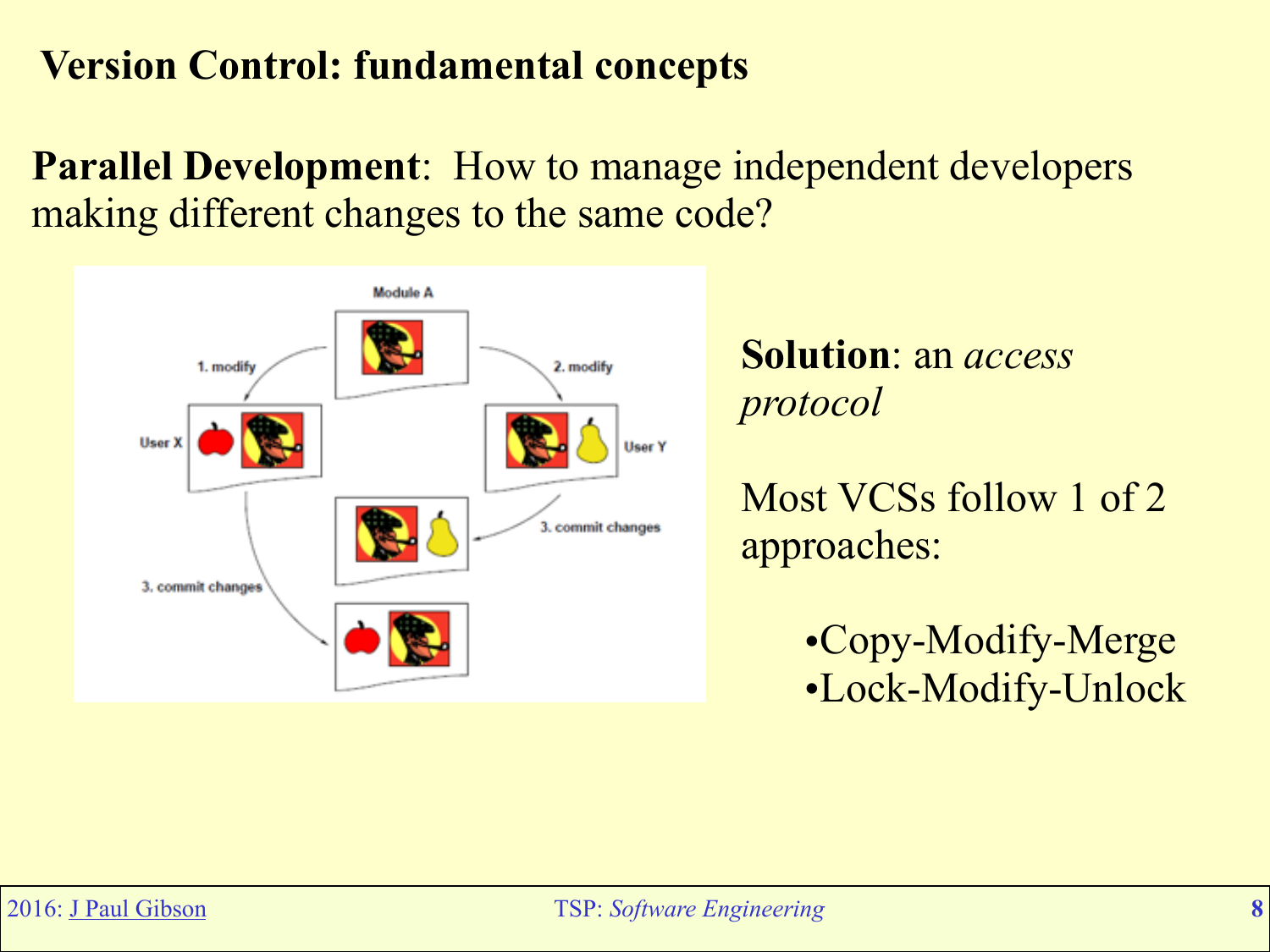### **Version Control: fundamental concepts**

**Parallel Development**: How to manage independent developers making different changes to the same code?



## **Copy-Modify-Merge Lock-Modify-Unlock**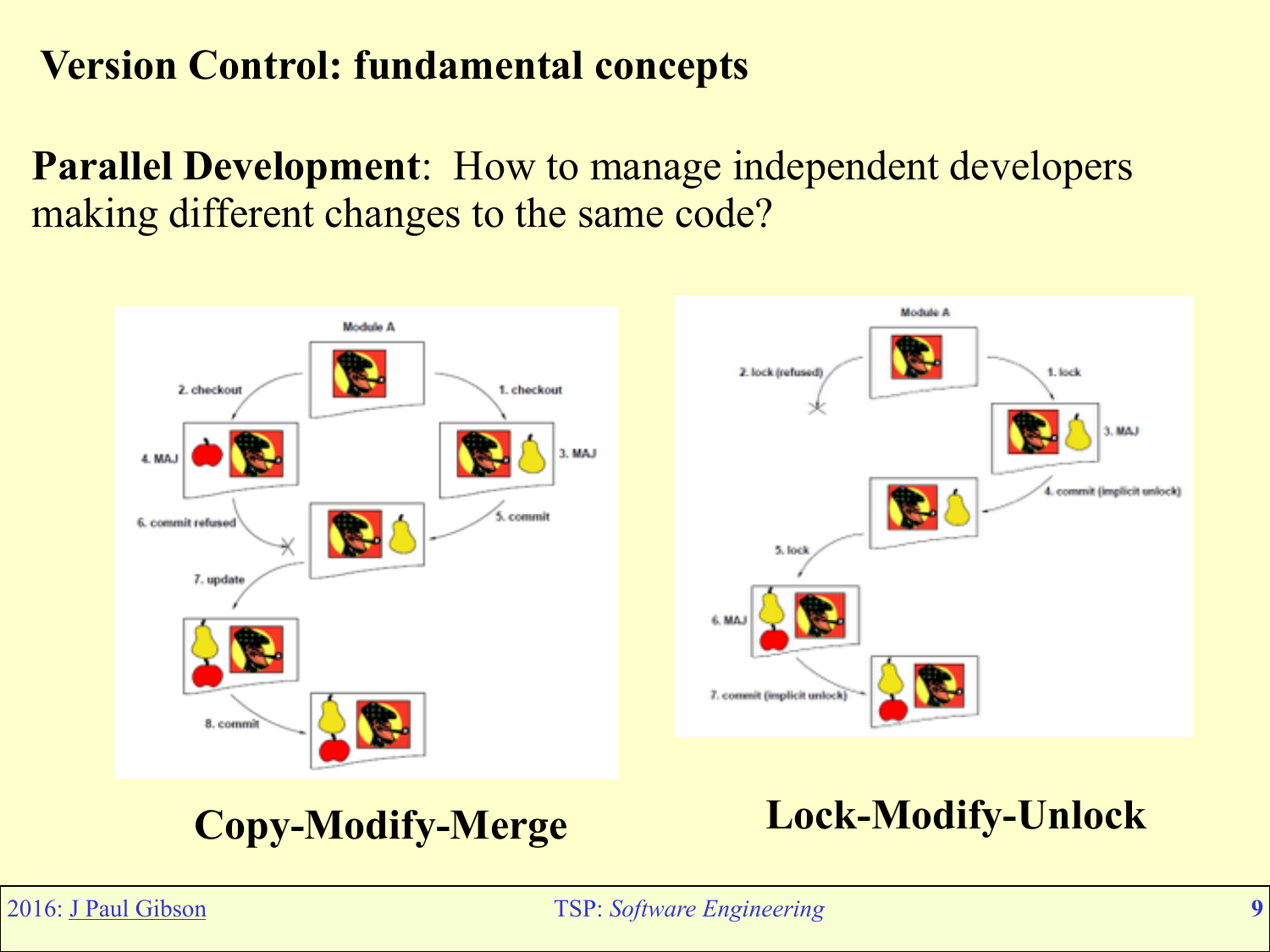### **"Always Use Source Code Control"**

From "The pragmatic programmer" by Andrew Hunt and David Thomas, 1999, an excellent advanced programming book:

*"Always. Even if you are a single-person team on a one-week project. Even if it's a "throw-away" prototype. Even if the stuff you're working on isn't source code. Make sure that everything is under the source code control — documentation, phone number list, memos to vendors, makefiles, build and release procedures, that little shell script that burns the CD master — everything. ... Even if we're not working on a project, our day-to-day work is secured in a repository."*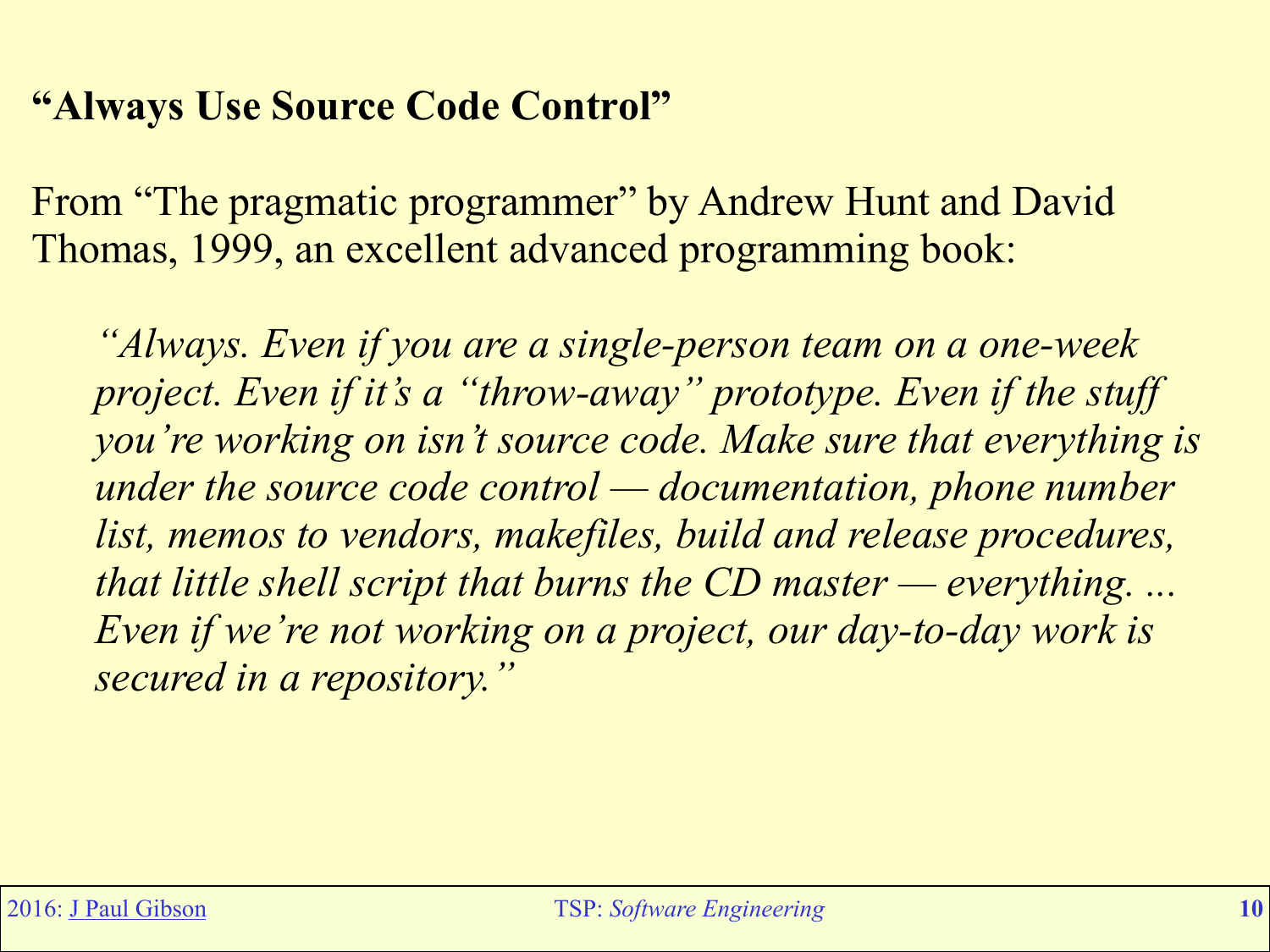**Basic svn commands** 

**svn checkout/co svn add svn delete svn status svn update/up svn commit/ci svn diff svn move** 

**Basic CVS commands** 

**cvs checkout/co cvs add cvs remove cvs log cvs update cvs commit cvs diff cvs tag cvs release** 



### **Warning: like languages with common syntax, do not assume a common semantics**

ortoiseSVN

UBVERSION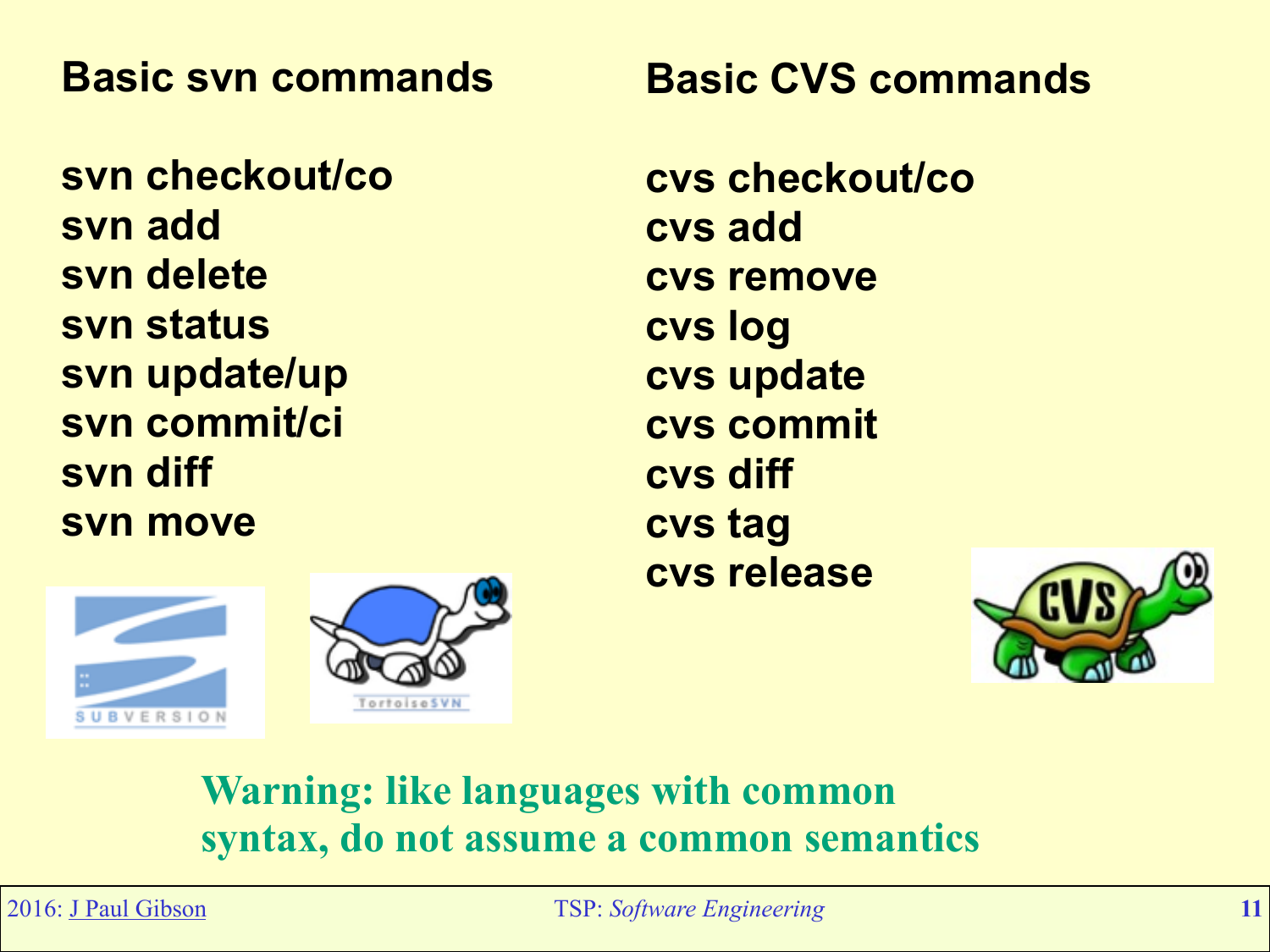### **My preferred system: git**

# git --local-branching-on-the-cheap

Git is a free and open source distributed version control system designed to handle everything from small to very large projects with speed and efficiency.

Git is easy to learn and has a tiny footprint with lightning fast performance. It outclasses SCM tools like Subversion, CVS, Perforce, and ClearCase with features like cheap local branching, convenient staging areas, and multiple workflows.

### <https://git-scm.com>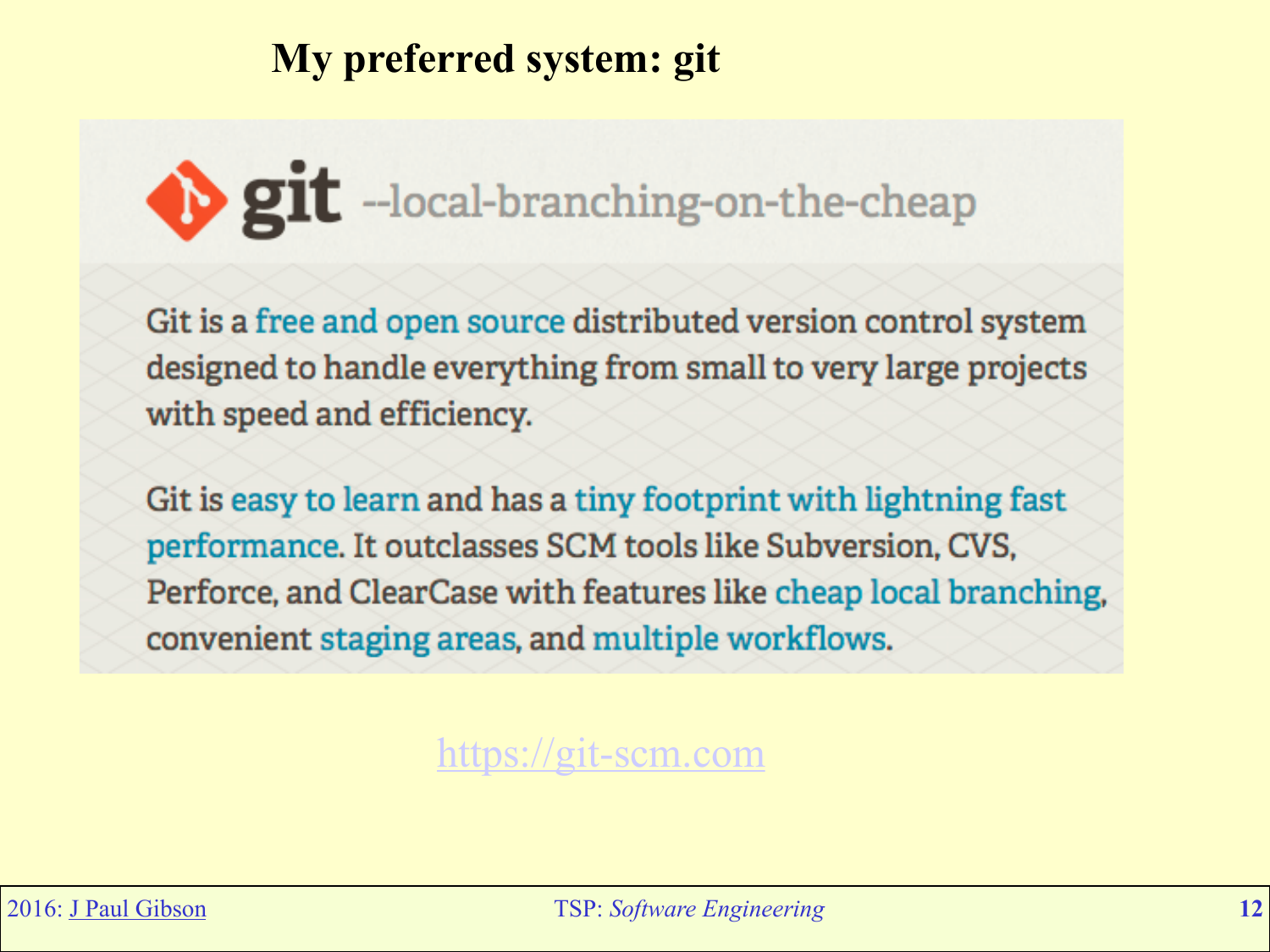### **A recommended workflow**



http://www.geekgumbo.com/2011/08/04/git-a-simple-workflowcommands-usage/